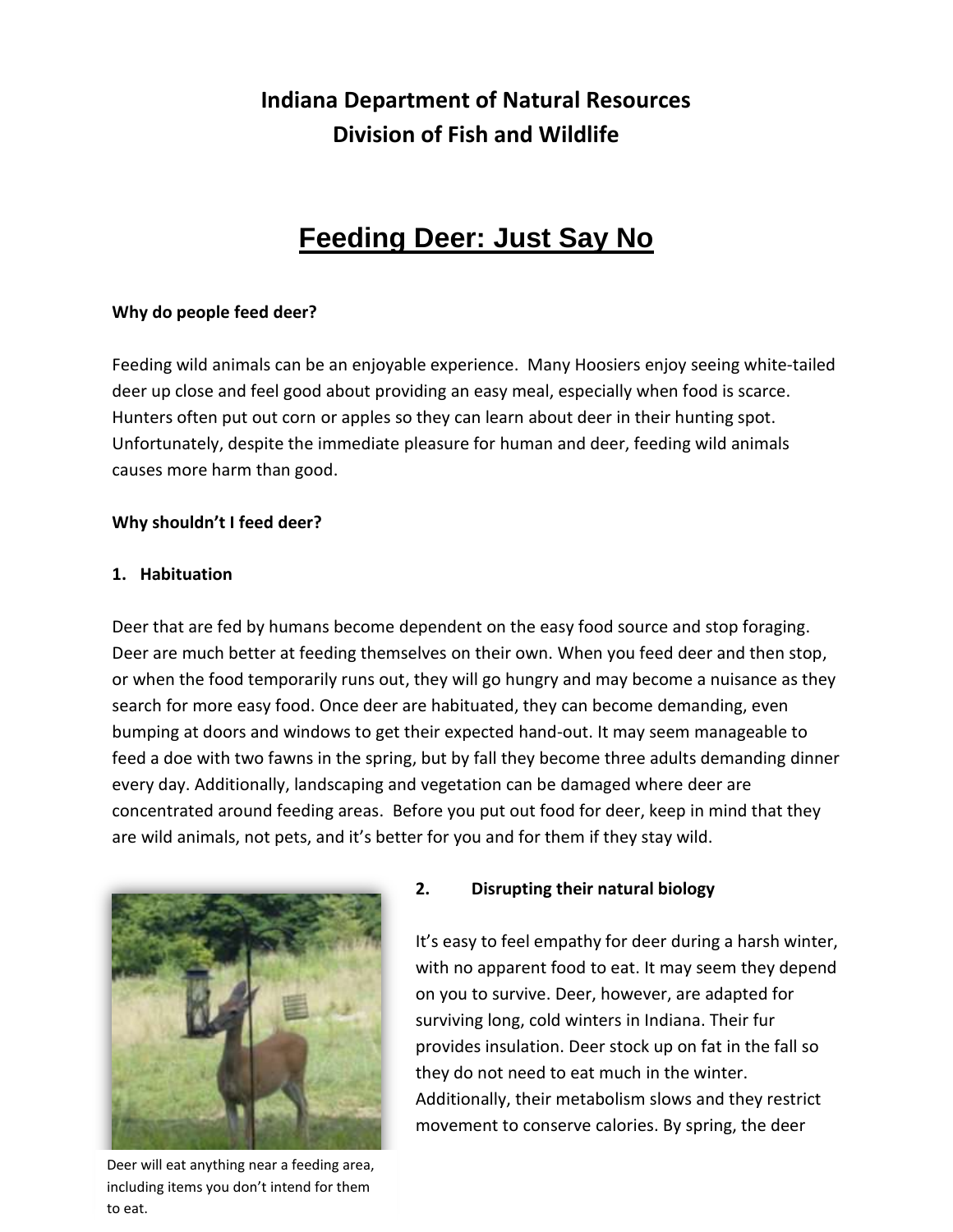have slimmed down but are healthy. Feeding deer, especially with high-calorie food, interrupts this natural pattern and speeds up their metabolism, making them burn fat reserves faster. Unlike humans, deer have a specific blend of microbes in their stomach that break down their naturally high-fiber diet. These microbes take several weeks to adjust to new foods. During this period, deer are susceptible to corn-induced acidosis, which can cause diarrhea, dehydration and death. This creates a situation where you must continue feeding them through the winter, though they would have otherwise survived on their own before you intervened.

## **3. Spreading disease**

Under normal circumstances, deer spread out when they forage. When deer are given

supplemental food, however, they congregate closer than they would in the wild. Close proximity is a way for deer to spread disease. Though it has not yet been found in Indiana, chronic wasting disease (CWD) is spreading in the Midwest,

and is a serious threat to deer. CWD spreads easily through saliva, urine, feces, and other methods and stays active and infectious in the soil for years. By not giving deer an incentive to congregate, you help slow

disease transmission.



Deer will crowd around a reliable food source, becoming dependent on the unnatural food and potentially spreading disease.

## **4. Deer feed is unhealthy "junk food"**

Several medical complications in deer arise from diets based on corn and pellets as opposed to natural woody browse. Acidosis, enterotoxemia, and aflatoxin all will cause 2-3 weeks of extreme discomfort for deer as the bacteria in their digestive system adjust to accommodate the new chemistry of the foreign food. Not all deer survive this transition, especially if they are already stressed from harsh weather or sickness. Even worse, deer go through the process again when they stop getting fed, making deer feed twice as harmful.

The Wildlife Management Institute offers an insightful evaluation of feeding wildlife as follows:

*Supplemental feeding — however well intentioned — either compromises the animal's wildness or wellness, or it interferes with the essential natural processes of selection. For*